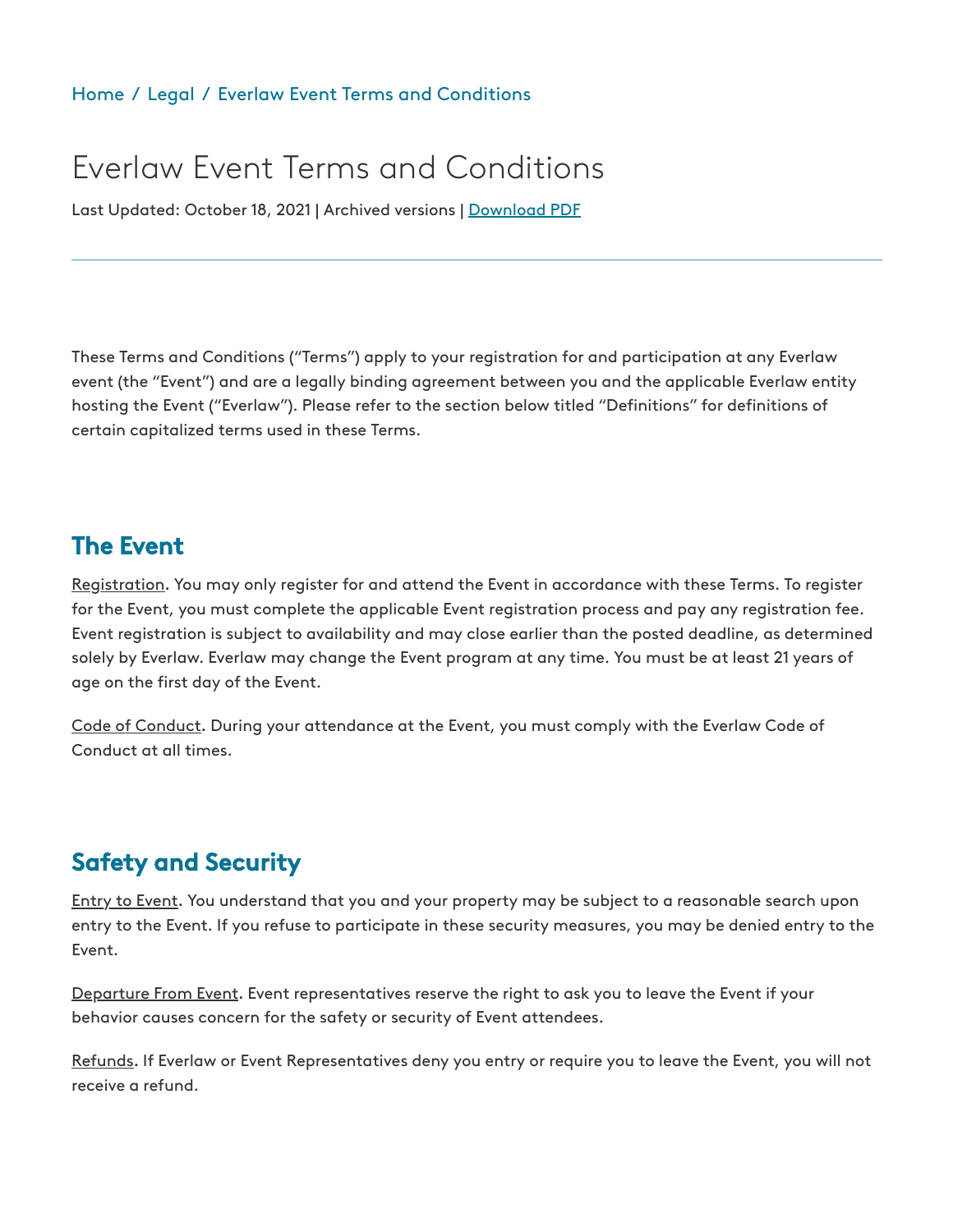# Your Information

Everlaw will handle your information in accordance with its [Privacy](https://everlaw.com/privacy-notice/) Notice. Everlaw may provide your contact information to Event Sponsors if: you elect to attend any sessions or other activities at the Event involving Event Sponsors (in which case Everlaw would provide your contact information only to the Event Sponsor associated with each session or other activity); or you opt in during registration or otherwise to receive communications from Everlaw's Event Sponsors. By participating in the Event, you agree that Everlaw may derive information from recordings of your voice and images of your face, and Everlaw may retain and use all of the resulting information in accordance with the [Privacy](https://everlaw.com/privacy-notice/) Notice.

# Recordings and Your Materials

You grant to Everlaw and its affiliates, agents, employees, and assigns an irrevocable, nonexclusive, perpetual, worldwide, royalty-free right and license to use, reproduce, modify, distribute, and translate, for any purpose relating to Everlaw's business, all or any part of the Recordings and Your Materials. Everlaw may edit the Recordings and Your Materials, use them alone, or together with other information, and allow others to use and circulate them. To the maximum extent permitted by law, you waive any moral rights you have in the Recordings and Your Materials. Additionally, you represent and warrant that: Your Materials are true and accurate to the best of your knowledge; you have the necessary rights and permissions to grant the license in the above paragraph; and Your Materials do not violate any copyright, trademark, or other intellectual property rights of any person or entity.

# **Taxes**

Each party will be responsible for paying all applicable taxes and other governmental fees that are imposed on that party upon or with respect to the transactions under these Terms.

# Cancellation

By You. If registration fees or other fees are required for the Event, cancellation instructions and the Event's refund policy will be listed on the Event's registration website.

By Everlaw. Everlaw may cancel the Event at any time for reasons including, for example, availability or suitability of venue or speakers or on security, health, or safety grounds. Everlaw may deny, limit, or cancel your Event registration at any time. Everlaw is not responsible for any damages, direct or indirect, resulting from such cancellation. If Everlaw cancels the Event or your registration and you are in compliance with these Terms, Everlaw will issue you a refund of your Event registration fee in accordance with the refund policy on the Event's registration website.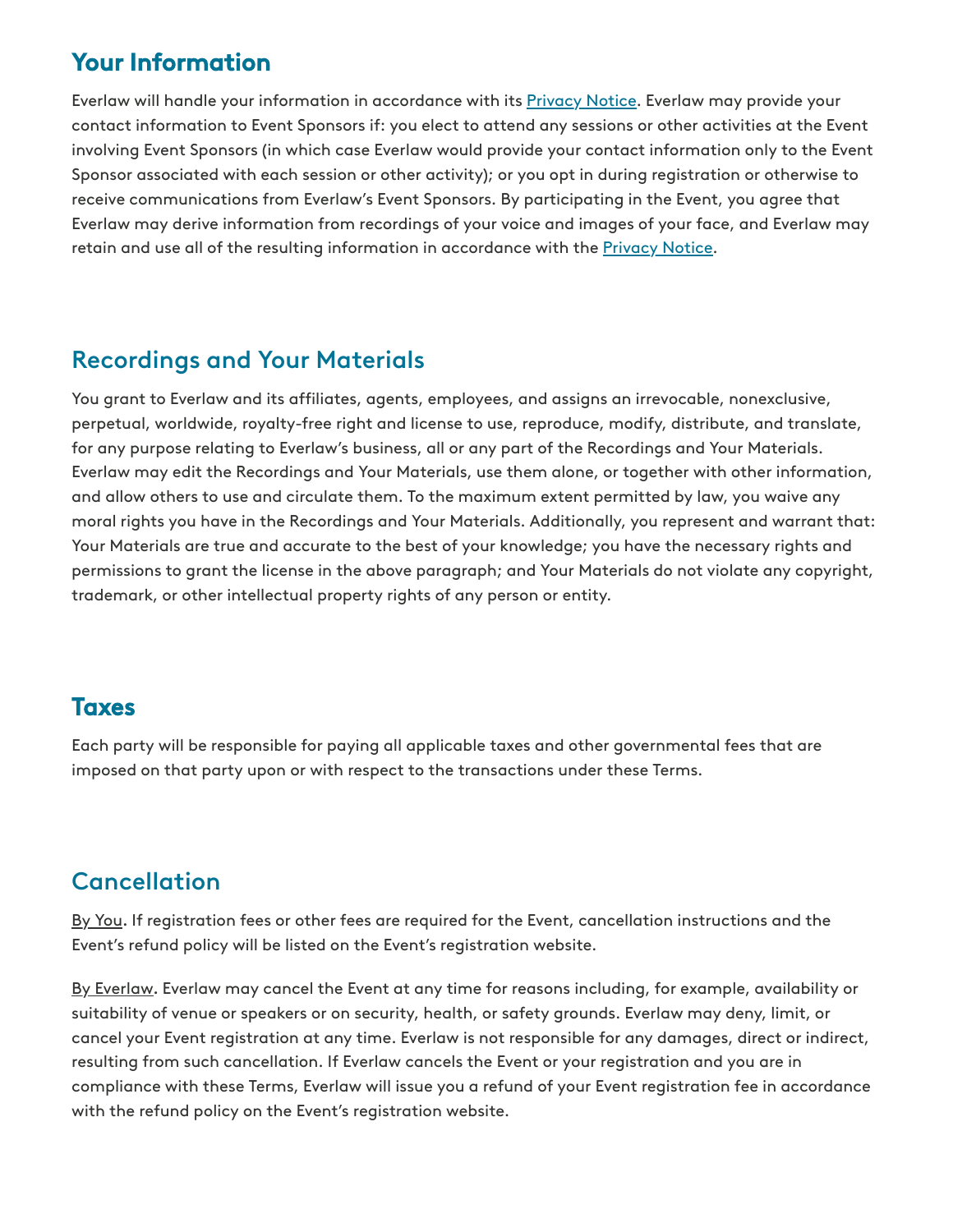Effect of Cancellation. If you or Everlaw cancel your registration for the Event or Everlaw cancels the Event, this section and the sections entitled "Your Information," "Recordings and Your Materials," "Taxes," "Government Employees and Officials," "Feedback," "Assumption of Risk," "Release of Claims," "Limitation of Liability," "Governing Law and Dispute Resolution," "Miscellaneous," and "Definitions," will remain in full force and effect.

#### Trade Compliance

You represent and warrant that you and the financial institution(s) you used to pay any fees required for the Event are not subject to sanctions or otherwise designated on any list of prohibited or restricted parties, or owned by such a party by an applicable government authority.

#### Government Employees and Officials

If you are a government employee or official and you are offered free or discounted attendance or participation in the Event, you must disclose your attendance to your employing government agency in advance, and obtain the agency's permission for you to accept free or discounted attendance at the Event. By registering for the Event, you are confirming that you have permission to accept free or discounted attendance. Additionally, you must comply, for the entire time of the Event, with all applicable rules and regulations imposed by your employing agency, including those rules and regulations relating to the acceptance and disclosure of gifts and gratuities. You also certify that you have confirmed with an appropriate ethics official that there are no other institutional ethics or procurement laws, regulations, or rules that restrict or prohibit your attendance at the Event or would otherwise create a conflict of interest for Everlaw.

# Feedback

You acknowledge that you may provide Feedback to Everlaw before, during, or after your participation at the Event. You agree that Everlaw and its Affiliates may use any Feedback that you provide without restriction and without obligation to you.

# Assumption of Risk

You acknowledge that attending and participating in the Event is completely voluntary, and you understand the nature of the Event. To the maximum extent permitted by law, you agree that you solely assume the risks associated with attending and participating in the Event.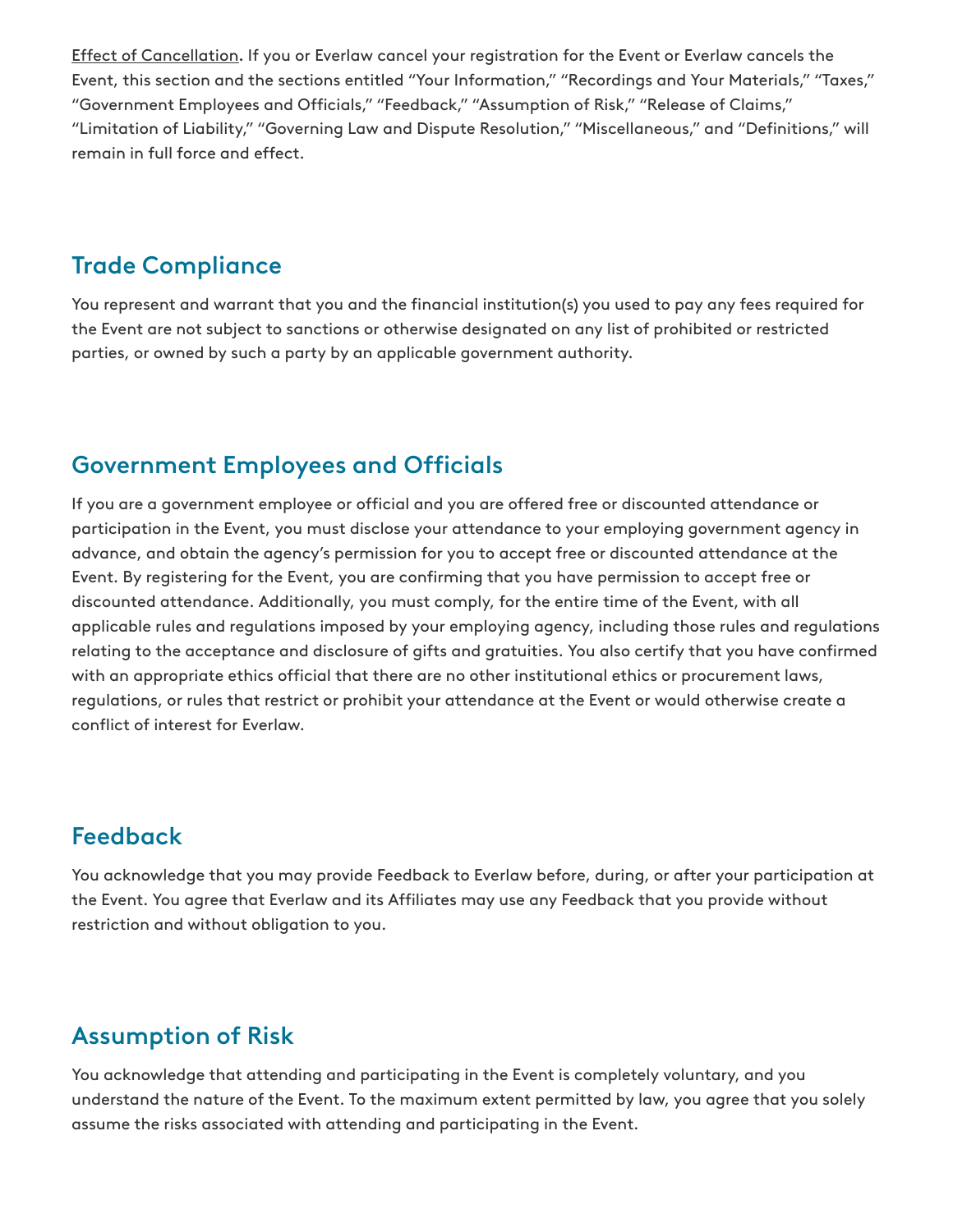#### Release of Claims

To the maximum extent permitted by law, you (for yourself, your heirs, dependents, personal representatives, assigns, and anyone else who might make a claim on your behalf or as a result of your death or injury) hereby release Everlaw and its affiliates, and their respective directors, officers, employees, contractors, representatives, agents, successors, and assigns, from any and all Claims that you may have now or in the future associated in any way with the Event, the Recordings, or Your Materials.

# Limitation of Liability

IN NO EVENT WILL EVERLAW BE LIABLE TO YOU FOR ANY INDIRECT, INCIDENTAL, CONSEQUENTIAL, SPECIAL, PUNITIVE OR EXEMPLARY DAMAGES, LOST PROFITS, LOST REVENUE, LOSS OF USE, LOSS OF DATA, OR COST OF PROCUREMENT OF SUBSTITUTE GOODS OR SERVICES, HOWEVER CAUSED, AND ON ANY THEORY OF LIABILITY. EVERLAW'S MAXIMUM AGGREGATE LIABILITY IN CONNECTION WITH THESE TERMS AND THE EVENT, WILL NOT EXCEED THE EVENT REGISTRATION FEES, IF ANY, PAID BY YOU TO AND RECEIVED BY EVERLAW FOR THE EVENT GIVING RISE TO THE LIABILITY. THE LIMITATIONS IN THIS SECTION APPLY ONLY TO THE MAXIMUM EXTENT PERMITTED BY APPLICABLE LAW.

# Governing Law and Dispute Resolution

These Terms are governed by the laws of the State of California, without regard to its conflict of laws principles. Any Dispute will be resolved by binding arbitration, rather than in court, except that you may, to the maximum extent permitted by law, assert claims in small claims court. To initiate an arbitration proceeding, you must send a letter requesting arbitration and describing your claim to [legal@everlaw.com.](mailto:legal@everlaw.com) The parties agree that the dispute will be settled by arbitration administered by the American Arbitration Association under its Commercial Arbitration Rules and that judgment on the award rendered by the arbitrator(s) may be entered in any court having jurisdiction. The arbitration will be held in Oakland, California, or any other location both parties agree to in writing. The prevailing party will be entitled to costs and attorneys' fees. Except as may be required by law or as necessary to enforce the respective award in a court of law, neither party, nor the mediator or arbitrator, may disclose the existence, content, or results of any mediation or arbitration without the prior written consent of both parties.

# **Miscellaneous**

Modifications. Everlaw may update these Terms at any time by posting a revised version on its website. The modified terms will become effective upon posting and Everlaw will update the "Last Updated Date" accordingly. By attending the Event after the Last Updated Date, you agree to be bound by the modified terms. It is your responsibility to check the Everlaw website regularly for modifications to these Terms.